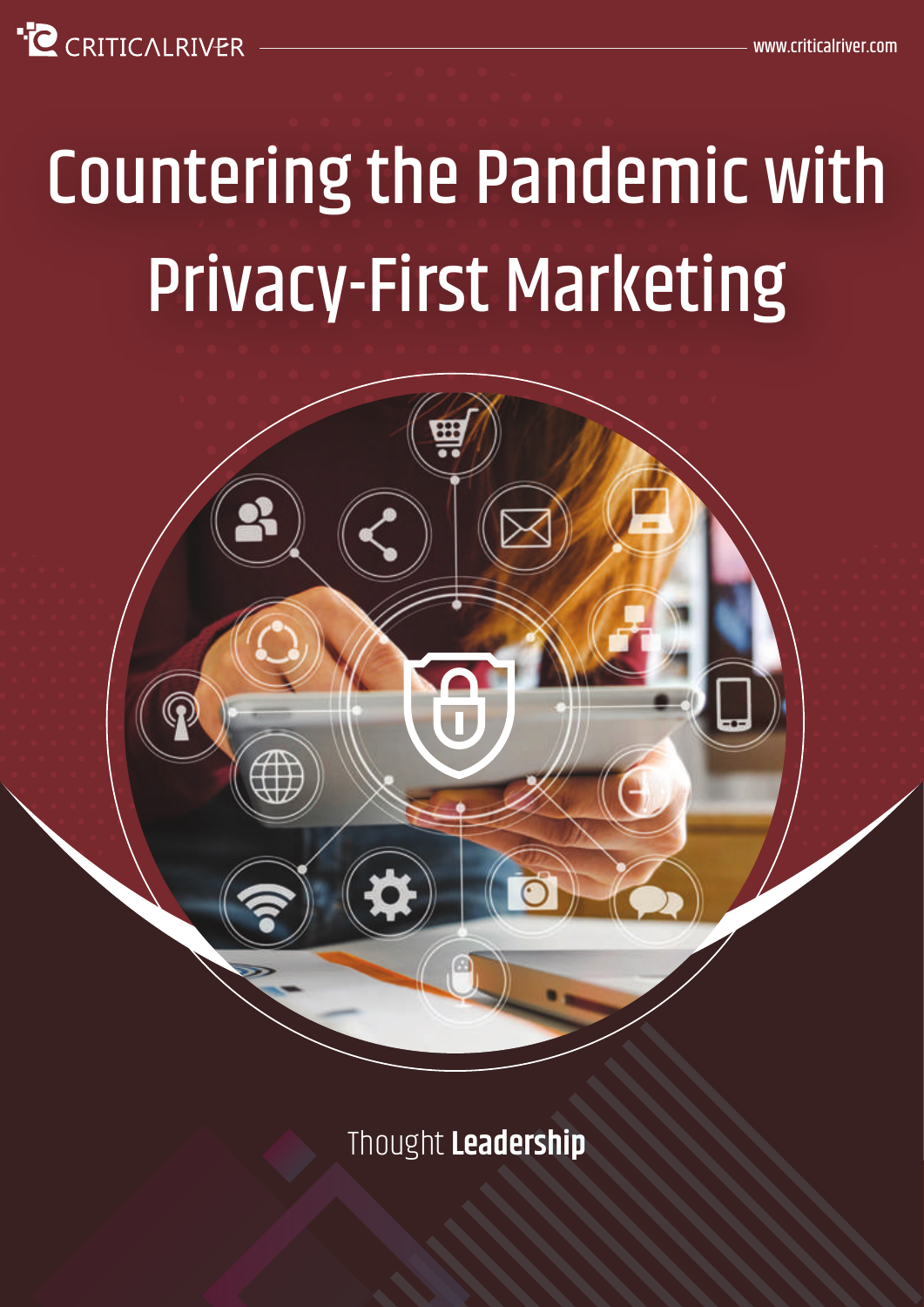Before the emergence of digital marketing, all we could depend on was aggregated data to make wise investment choices. Today, technology has developed, and the name of the game is user-level data.

Marketers who uncover new abilities in old ways will produce scalable performance marketing rewards in the next decade. Conventional business for performance marketers is not an alternative anymore.

Absolute knowledge was always a misconception. Knowing what each ad dollar achieved, where it went, who it went to, and what transpired after was digital marketing promise in the new millennium.

As technology plays a dominant role in our everyday lives, policymakers are trying to learn how to respond to its use as an economic driver and a disruptor. In several countries, the kneejerk answer to our developing technological situation has been to regulate. But most often, policies become barriers that contain the advantages of the digital economy instead of pushing growth.

#### **Measuring marketing performance no longer an option!**

Every marketer today is entirely up to speed on GDPR and CCPA heightened by public demand. It is getting tougher to measure marketing performance. All of this will continue to influence marketing and advertising massively.

Retargeting will get incredibly challenging, and many other means of managing and monitoring marketing influence will get more challenging.

The outcome is not so much back to the future. The way ahead is getting better at marketing in a privacy-safe environment.

## Here are ways forward that marketers can use to continue to achieve their crucial role in increasing growth:

### Enhance Mobile Privacy

Marketers earlier had access to fixed device IDs. For many years now, they have had access to unlimited advertising IDs. The situation today is not the same.

Singular was the original mobile attribution organization to embrace the technology, maintain it, and release product updates that maximize SKAdNetwork grants' potential.

Singular enables return on ad spend data, customizable conversion, single source of marketing truth, and fraud security, all of which are thoroughly compliant with privacy standards. Mobile is significant to growth. Modernized marketers need a comprehensive mobile attribution partner.

#### Acquiring customers, not traffic!

Marketing in a privacy-safe environment demands acquiring customers rather than traffic. Provide a trusted value-exchange environment, where consumers decide to put their hand up, sign up, register, purchase, or otherwise show they are welcoming to a relationship with you.

Once you have that, you can reach them on a first-party basis with first-party data in a secured environment that you do not have to spend to operate.

#### Testing them all!

Once you hold all that data, you can begin to work on incrementality testing. You can administer regression tests. You can take out variables like climate or elections and develop models that help you recognize which elements of your marketing are running the dial and redundant.

When it works, it only really works well at a notable scale. It's not like last-click attribution, which most performance marketing has been operating on, and isn't the definitive word in marketing measurement efficiency either.